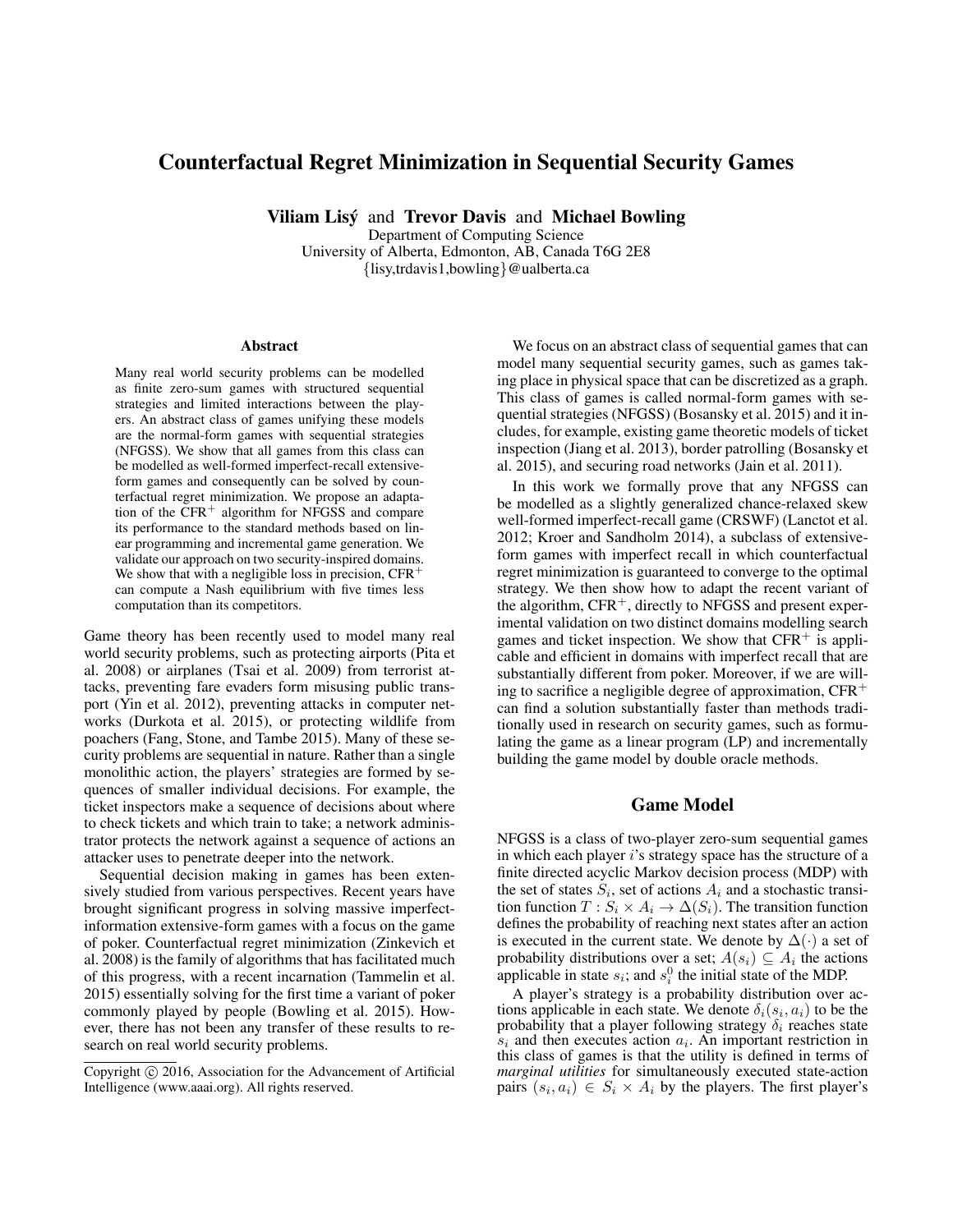(negative of second player's) expected utility has the form:

$$
u(\delta_1, \delta_2) = \sum_{S_1 \times A_1} \sum_{S_2 \times A_2} \delta_1(s_1, a_1) \delta_2(s_2, a_2) U((s_1, a_1), (s_2, a_2))
$$

for some  $U: S_1 \times A_1 \times S_2 \times A_2 \rightarrow \mathbb{R}$ .

### Background

In this paper, we show that the games from NFGSS can be transformed to a previously studied subclass of extensiveform games with imperfect recall. This section defines the concepts required to understand this transformation.

#### Extensive-form games

Two-player extensive-form games model sequential decision making of *players* denoted  $i \in N = \{1, 2\}$ . In turn, players choose *actions* leading to sequences called *histories*  $h \in H$ . A history  $z \in Z$ , where  $Z \subseteq H$ , is called a *terminal history* if it represents a full game from start to end. At each terminal history z there is a payoff  $u_i(z)$  to each player i. At each nonterminal history  $h$ , there is a single current player to act, determined by  $P : H \backslash Z \to N \cup \{c\}$  where c is a special player called *chance* that plays with a fixed known stochastic strategy. For example, chance is used to represent rolls of dice and card draws. The game starts in the empty history  $\emptyset$ , and at each step, given the current history h, the current player chooses an action  $a \in A(h)$  leading to successor history  $h' = ha$ . We call h a *prefix* of h', denoted  $h \sqsubseteq h'$ , and generalize this relation to its transitive and reflexive closure.

Set  $\mathcal{I}_i$  is a partition over  $H_i = \{h \in H : P(h) = i\}$ where each part is called an *information set*. An information set  $I \in \mathcal{I}_i$  of player i is a set of histories that a player cannot tell apart (due to information hidden from that player). For all  $h, h' \in I$ ,  $A(h) = A(h')$  and  $P(h) = P(h')$ ; hence, we extend the definition to  $A(I)$ ,  $P(I)$ , and denote  $I(h)$ the information set containing h. Let  $X(h)$  be the set of information set and action pairs on the path from the root of the game to history  $h \in H$ ;  $X_i(h) \subseteq X(h)$  be only the pairs where player i chooses an action; and  $X_i(h, z)$ only the pairs i chooses on the path from  $h$  to  $z$ . A game has *perfect recall*, if players remember all actions they took:  $\forall i \in N \ \forall h \in H_i \ \forall h' \in I(h) \ X_i(h') = X_i(h)$ . If this condition does not hold, the game has *imperfect recall*. In this paper we don't consider a form of imperfect recall often called absent mindedness, in which a history and a prefix of that history may be contained in the same information set.

A *behavioral strategy* for player i is a function mapping each information set  $I \in \mathcal{I}_i$  to a probability distribution over the actions  $A(I)$ , denoted by  $\sigma_i(I)$ . For a *profile*  $\sigma = (\sigma_1, \sigma_2)$ , we denote the probability of reaching a terminal history z under  $\sigma$  as  $\pi^{\sigma}(z) = \prod_{i \in N \cup \{c\}} \pi_i^{\sigma}(z)$ , where each  $\pi_i^{\sigma}(z) = \prod_{ha \sqsubseteq z, P(h) = i} \sigma_i(I(h), a)$  is a product of probabilities of the actions taken by player  $i$  along  $z$ . We use  $\pi_i^{\sigma}(h, z)$  and  $\pi^{\sigma}(h, z)$  for  $h \sqsubseteq z$  to refer to the product of only the probabilities of actions along the sequence from the end of h to the end of z. We define  $\Sigma_i$  to be the set of behavioral strategies for player  $i$  and extend the utility function to strategy profiles as  $u_i(\sigma) = \sum_{z \in Z} \pi^{\sigma}(z) u_i(z)$ . By convention,  $-i$  refers to player i's opponent and chance player, or just the opponent if the context does not admit chance.

An  $\epsilon$ -Nash equilibrium,  $\sigma$ , is a strategy profile such that the benefit of switching to some alternative  $\sigma_i$  is limited by  $\epsilon$ , i.e.,  $\forall i \in N : \max_{\sigma'_i \in \Sigma_i} u_i(\sigma'_i, \sigma_{-i}) - u_i(\sigma) \leq \epsilon$ . When  $\epsilon = 0$ , the profile is called a Nash equilibrium. We focus on zero-sum games, where  $u_2(z) = -u_1(z)$  and define *precision* of a profile  $\sigma$  as the sum of strategies' distances from an equilibrium,  $\epsilon_{\sigma} = \max_{\sigma_1' \in \Sigma_1} u_1(\sigma_1', \sigma_2) +$  $\max_{\sigma_2' \in \Sigma_2} u_2(\sigma_1, \sigma_2').$ 

#### Counterfactual Regret Minimization

Counterfactual Regret is a notion of regret at the information set level for extensive-form games (Zinkevich et al. 2008). The Counterfactual Regret minimization algorithms iteratively learn strategies in self-play, converging to an equilibrium. The *counterfactual value* of information set I is the expected payoff given that player  $i$  played to reach  $I$ , the opponent played  $\sigma_{-i}$  and both players played  $\sigma$  after *I*:

$$
v_i(I,\sigma) = \sum_{z \in Z_I} \pi_{-i}^{\sigma}(z[I]) \pi^{\sigma}(z[I], z) u_i(z), \qquad (1)
$$

where  $Z_I = \{z \in Z : \exists h \in I, h \sqsubseteq z\}, z[I] = h$ such that  $h \subseteq z, h \in I$ , and  $\pi_{-i}^{\sigma}(h)$  is the reach probability due to the opponent and chance. Define  $\sigma_{I\rightarrow a}^{t}$  to be a strategy identical to  $\sigma^t$  except at I action a is taken with probability 1. The counterfactual regret of not taking  $a \in \overline{A(I)}$  at time t is  $r^t(I,a) = v_i(I, \sigma_{I\rightarrow a}^{\overline{t}}) - v_i(I, \sigma^t)$ . We use the most recent  $CFR<sup>+</sup>$  (Tammelin et al. 2015) algorithm to minimize these regrets. This algorithm maintains values  $Q^t(I, a) = \max(0, Q^{t-1}(I, a) + r^t(I, a))$  with  $Q^{0}(I, a) = 0$  for every action at every information set. The strategy for the next iteration  $\sigma^{t+1}(I)$  is proportional to the maintained values:

$$
\sigma^{T+1}(I,a) = \begin{cases} Q^T(I,a)/Q_{sum}^T(I) & \text{if } Q^T_{sum}(I) > 0\\ 1/|A(I)| & \text{otherwise,} \end{cases}
$$
\n(2)

where  $Q_{sum}^T(I) = \sum_{a' \in A(I)} Q^T(I, a')$ . Furthermore, the algorithm maintains the weighted average strategy profile:

$$
\bar{\sigma}^T(I,a) = \frac{\sum_{t=1}^T t \cdot \pi_i^{\sigma^t}(I)\sigma^t(I,a)}{\sum_{t=1}^T t \cdot \pi_i^{\sigma^t}(I)},
$$
(3)

where  $\pi_i^{\sigma^t}(I) = \sum_{h \in I} \pi_i^{\sigma^t}(h)$ . The combination of the counterfactual regret minimizers in individual information sets also minimizes the overall average regret, and hence the average profile is an  $\epsilon$ -equilibrium, with  $\epsilon \to 0$  as  $T \to \infty$ .

#### Well-formed Imperfect-Recall Games

Imperfect recall in general introduces complications in finding optimal solutions for games and the problem often becomes NP-hard (Koller and Megiddo 1992). Therefore Lanctot at al. (2012) introduce a subclass of imperfect-recall games which does not suffer from these problems. This subclass was further extended in (Kroer and Sandholm 2014).

For an imperfect-recall game Γ, we define its *perfectrecall refinement*  $\Gamma'$ , which is the exact same game, but the information sets  $\mathcal{I}_i$  are further partitioned to  $\mathcal{I}'_i$  by splitting the histories that would violate the perfect-recall condition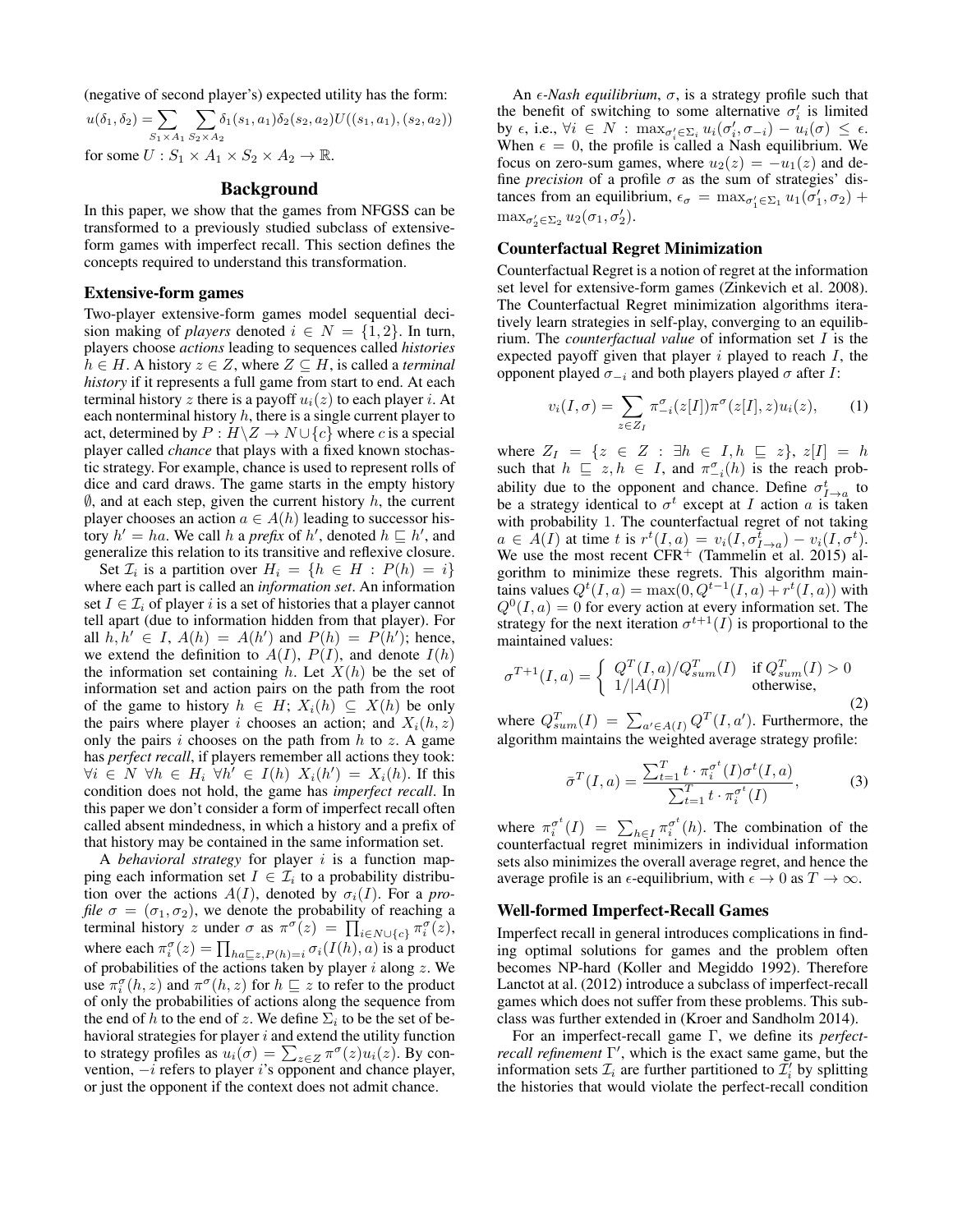

Figure 1: Example of an imperfect-recall game and an equivalent NFGSS. With the grey utilities, the game cannot be represented as NFGSS.

to separate information sets. It means that histories  $h_1$  and  $h_2$  are in the same information set in the refinement if and only if they are in the same information set in the imperfectrecall game and  $X_i(h_1) = X_i(h_2)$ . We denote  $D(\tilde{I}) \subset \mathcal{I}'_i$ the set of information sets  $I \in \mathcal{I}_i$  is divided into.

Following (Kroer and Sandholm 2014), an extensive-form game with imperfect recall Γ is a *chance-relaxed skew wellformed* game with respect to its perfect-recall refinement Γ', if for all  $i \in N$ ,  $\overline{I} \in \overline{I}_i$ ,  $I, J \in \overline{D}(\overline{I})$ , there exists a bijection  $\phi: Z_I \to Z_J$ , such that for all  $z \in Z_I$ :

- 1. The actions of the opponent and chance on the paths to the leaves mapped to each other are the same  $(X_{-i}(z) =$  $X_{-i}(\phi(z))$  or span the whole information sets on the same level if they differ  $(\forall (\tilde{I}, a) \in X_{-i}(z) \setminus \mathbb{R})$  $X_{-i}(\phi(z)), \forall z' \in Z_I : (\tilde{I}, a) \in X_{-i}(z')$ ). Since  $\phi$  is a bijection, the roles of  $I$  and  $J$  are interchangeable.
- 2. The actions of player i after reaching  $\overline{I}$  on paths to leaves which are mapped to each other are the same:  $X_i(z[I], z) = X_i(\phi(z)[J], \phi(z)).$

Kroer and Sandholm (2014) show that in well-formed games, minimizing counterfactual regret in individual information sets also minimizes regret in its perfect-recall refinement. The relation between the regrets can be expressed in terms of the following error terms:

- 3.  $|u_i(z) \alpha_{I,J} u_i(\phi(z))| \leq \epsilon_{I,J}^R(z)$  for some fixed  $\alpha_{I,J} \in$  $\mathbb R$  is the reward error at z with respect to  $I, J;$
- 4.  $|\pi_0(z[I], z) \pi_0(\phi(z)[J], \phi(z))| \leq \epsilon_{I, J}^0(z)$  is the leaf probability error at z with respect to  $I, J;$
- $5.$  $\frac{\pi_0(z[I])}{\pi_0(I)} - \frac{\pi_0(\phi(z)[J])}{\pi_0(J)}$  $\left|\frac{\phi(z)[J])}{\pi_0(J)}\right| \leq \epsilon_{I,J}^D(z[I])$  is the distribution error of  $z[I]$ .

For the clarity of exposition, we require all these errors to be 0. In that case, a direct consequence of Theorem 1 in (Kroer and Sandholm 2014) is that running a counterfactual regret minimization algorithm in the well-formed imperfect-recall game converges to a Nash equilibrium in the refinement.

### NFGSS as CRSWF Game

This section proves that any NFGSS can also be represented as a well-formed imperfect-recall game. We start with a simple example showing the relation between the two classes of games and why the standard issues with imperfect recall do not occur in NFGSS. Figure 1a with the black utility values

presents an imperfect-recall extensive-form game, which is equivalent to the NFGSS in Figure 1b. Even though the maximizing player  $\triangle$  forgets whether she played a or b, her following decision does not influence the utilities. Therefore, it is a CRSWF game and it can be represented as an NFGSS. The same game structure with the grey utilities is a typical example of a problematic imperfect-recall game. It does not have a Nash equilibrium in behavioral strategies (Wichardt 2008), it has a non-zero reward error for any bijection between histories below  $a$  and  $b$ , and it cannot be represented as an NFGSS.

Before we state the main theorem, we need to extend the definition of the reward error in CRSWF games to allow forgetting the rewards accumulated in the past if they do not influence future observations, actions, or rewards.

Proposition 1. *If we define the reward error as*

$$
|u_i(z) - \beta_I - \alpha_{I,J}(u_i(\phi(z)) - \beta_J)| \le \epsilon_{I,J}^R(z)
$$

*for some fixed*  $\alpha_{I,J}, \beta_I, \beta_J \in \mathbb{R}$ *, then Theorem 1 from (Kroer and Sandholm 2014) still holds. Consequently, converging to zero counterfactual regret in all information sets translates to converging to a Nash equilibrium in any perfect recall refinement of a game in case of zero error terms.*

The complete statement and the proof of this proposition are included in the appendix available online. The main idea of the proof is that for any information set  $\overline{I}$  in the imperfectrecall game, we can create a modified game with utilities

$$
u_i^{\bar{I}}(z) = \begin{cases} u_i(z) - \beta_I & \text{if } z \in Z_I, I \in D(\bar{I}) \\ u_i(z) & \text{otherwise.} \end{cases}
$$
(4)

In this game, we can use Proposition 1 from (Kroer and Sandholm 2014) to bound regret in  $I$  with the original definition of the reward error. Finally, we show that the regrets in the modified games are exactly the same as the regrets in the original game, since the shifts  $\beta_I$  cancel out.

For an NFGSS G=(S1, A1, S2, A2, T, U), a *corresponding* extensive-form game  $\Gamma(G) = (N, \mathcal{A}, H, Z, \mathcal{I}, u)$  is:

- $A = A_1 \cup A_2 \cup A_c$  The set of player's actions in the EFG is the set of state-action pairs from his MDP:  $A_i =$  $\{(s,a) : s \in S_i, a \in A(s)\}.$  Execution of each stateaction pair  $(s, a)$  leads to a chance node with actions representing uncertainty in the transition using actions from  $\mathcal{A}_c = \{ (s, a, s') : s, s' \in S_i, a \in A(s), T(s, a, s') > 0 \}.$ The chance probabilities of these actions are naturally derived from T.
- H A history  $h \in H$  is a sequence of actions in which each player's action is followed by a corresponding chance action as defined above. The ordering of the actions of different players can be arbitrary. We assume that each history starts with actions of the first player until she reaches a terminal state of her MDP. The actions of the second player follow afterwards. For convenience, we refer to histories in these corresponding games as a pair  $(h_{1+c}, h_{2+c})$  with each player's actions and consequent chance actions and do not deal with action ordering among different players explicitly.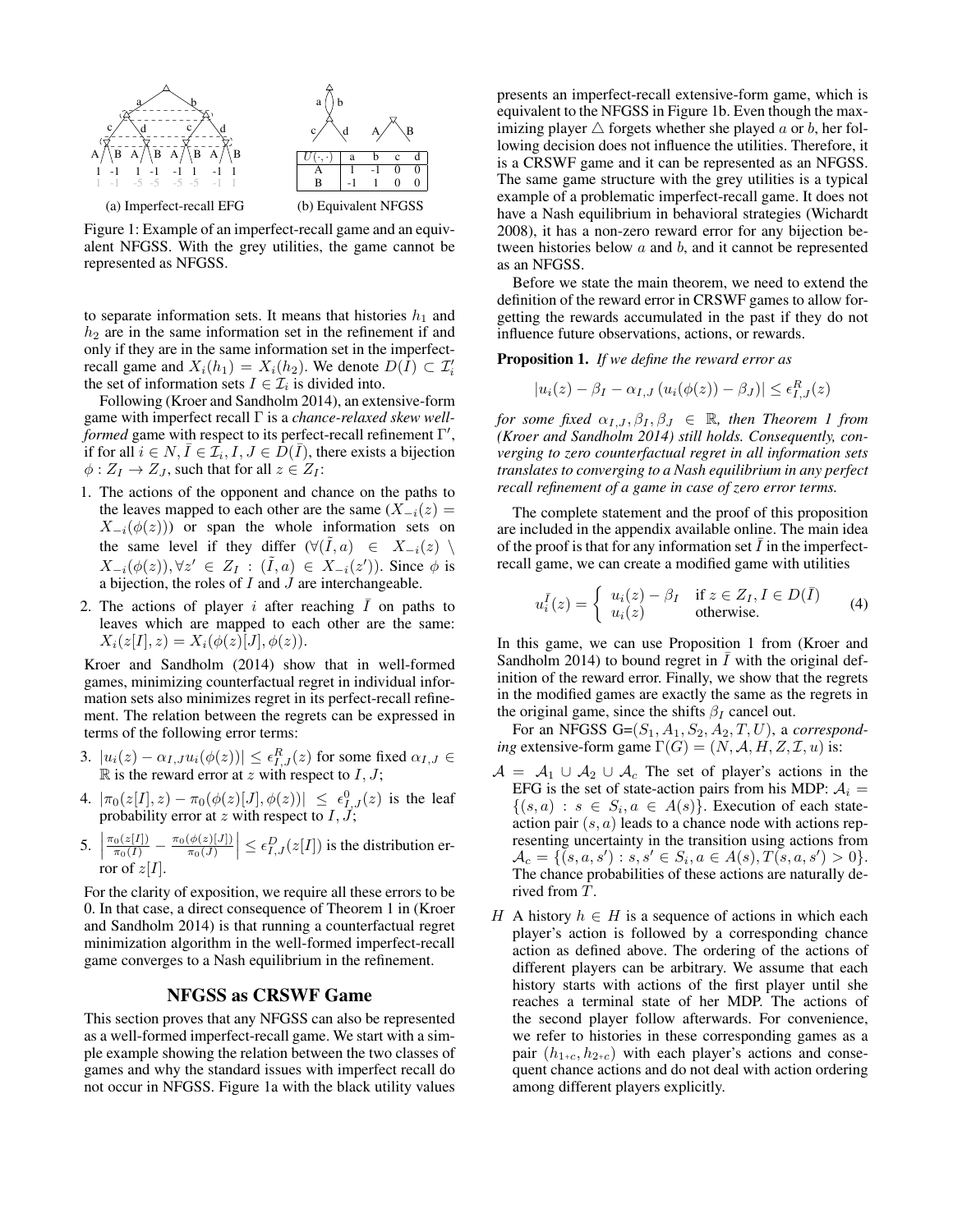- Z Let  $ls_i : H \to S_i$  be a function returning the MDP state of player  $i$  after last chance action consequent to her action in a history. The terminal histories are the histories in which both players reached the terminal state of their MDP:  $Z = \{h \in H : A(ls_1(h)) = A(ls_2(h)) = \emptyset\}.$
- $I$  Each information set corresponds to a node in a player's MDP. Histories  $h^1, h^2$  in which player i takes action  $(P(h^1) = P(h^2) = i)$ , belong to the same information set  $(I(h^1) = I(h^2))$  if and only if they end by the same state for the player:  $ls_i(h^1) = ls_i(h^2)$ .
- $u$  The utility of player 1 in a terminal history  $z$  is the sum of marginal utilities for all pairs of actions in the history  $u_1(z) = \sum_{(s_1, a_1) \in z_1} \sum_{(s_2, a_2) \in z_2} U((s_1, a_1), (s_2, a_2)).$

Theorem 2. <sup>1</sup>*Let* G *be an NFGSS, then the corresponding extensive-form game* Γ(G) *is a chance-relaxed skew wellformed imperfect-recall game with zero errors.*

**Proof.** Consider  $\Gamma' = (N, \mathcal{A}, H, Z, \mathcal{I}', u)$ , a perfect-recall refinement of  $\Gamma(G)$ , where each player's information sets are subdivided based on unique histories of her and subsequent chance actions (i.e., a path in the MDP). To show that  $\Gamma$  is well-formed with respect to  $\Gamma'$ , we define for each  $I, J \in D(\overline{I}), \overline{I} \in \mathcal{I}$  the bijection  $\phi : Z_I \to Z_J$  to map to each other the terminal histories passing through  $I$  and J with the same opponent's actions and the same player  $i = P(I)$ 's actions after I or J is reached.

$$
\forall z = (z_{i+c}, z_{-i+c}) \in Z_I \ \phi(z) = (h(J)_{i+c} z[I-]_{i+c}, z_{-i+c})
$$

where  $h(J)_{i+c}$  denotes the unique player  $P(J)$ 's and consequent chance history leading to  $\overline{J}$  in the refinement  $\Gamma'$  and  $z[I-]$  denotes the suffix of history z after reaching information set I. Subscript  $i_{+c}$  added to any (partial) history refers to only actions of player  $i$  and the consequent chance actions. The remaining actions are referred to by  $-i+c$ . This bijection is well-defined, because the possible future sequences of actions of player  $i$  are the same after reaching the same node in his MDP using different paths.

We follow by checking if all conditions required for a well-formed imperfect-recall game are satisfied with  $\phi$ .

1) The actions of the opponent and their consequent chance actions are exactly the same in the mapping. The only complication could be the player  $i$ 's chance actions, which generally differ for histories in  $I$  and  $J$ . However, the outcome of the chance nodes is always known to the player before he selects a next action. Therefore, in the perfectrecall refinement, all histories in each information set contain the exact same chance action on each level.

2) The second condition is trivially satisfied directly from the definition of  $\phi$ .

3) The original definition of CRSWF games is not sufficient to guarantee zero reward error for all histories. Consider an example with the structure exactly the same as in Figure 1, but the marginal utilities  $U(A, b) = 5, U(A, c) =$ 1 and zero for all other action pairs. Let the information sets in the refinement be  $I = \{a\}$  and  $J = \{b\}$ . Based on the definition of  $\phi$  and u above:

$$
\phi(acA) = bcA, \quad \phi(adA) = bdA
$$

$$
u(acA) = 1, u(bcA) = 6, u(adA) = 0, u(bdA) = 5.
$$

There is no  $\alpha_{I,J}$ , such that  $|1 - \alpha_{I,J} 6| = 0 = |0 - \alpha_{I,J} 5|$ . However, this game can still be solved by counterfactual regret minimization thanks to Proposition 1. Past rewards can be forgotten and the future rewards are exactly the same.

4) The histories below information sets I and J are formed by the exact same chance actions. Therefore, the leaf probability error is zero.

5) We established above that all histories in any information set  $I$  in the refinement include the exact same chance actions of the player  $i = P(I)$  on the way to I; therefore  $\pi_0(z[I]_{i+c})/\pi_0(I) = 1/|I|$ . There exist a bijection between I and J; hence,  $|I| = |J|$ . The distribution error is

 $\overline{\phantom{a}}$  $\overline{\phantom{a}}$ I  $\overline{\phantom{a}}$ 

$$
\frac{\pi_0(z[I]_{i+c})\pi_0(z[I]_{-i+c})}{\pi_0(I)} - \frac{\pi_0(\phi(z)[J]_{i+c})\pi_0(\phi(z)[J]_{-i+c})}{\pi_0(J)}\Big| =
$$
  
= 
$$
\frac{1}{|I|} |\pi_0(z[I]_{-i+c}) - \pi_0(\phi(z)[J]_{-i+c})| = 0.
$$
 (5)

The last equality holds because the opponent's chance actions are copied in  $\phi$ .

There are two main consequences of this transformation. First, we can run counterfactual regret minimization on the EFGs corresponding to NFGSS and we are guaranteed that these algorithms converge to a well defined Nash equilibrium solution. Second, since the computed equilibrium is an equilibrium in any perfect-recall refinement, it proves that the players gain no benefit from remembering the path that they take to individual states of an NFGSS.

## $CFR<sup>+</sup>$  for NFGSS

Previous works using CFR in imperfect-recall games use random sampling to update counterfactual regrets (Waugh et al. 2009). For NFGSS, we derive a more efficient version of the algorithm which does not require sampling.

The algorithm stores for each action-value pair the special form of regret Q defined in CFR<sup>+</sup> and the mean strategy  $\bar{\sigma}$ ; and for each MDP state the probability  $p(s)$  of reaching the state under the current strategy. The current strategies  $\sigma$  can be stored or always computed from Q to save memory. The pseudocode is presented in Figure 2. In the main part of the algorithm denoted by NFGSS-CFR $^+$ , each iteration of the algorithm consists of separate updates for individual players (lines 4-6). First, the current strategy of the opponent is used to compute reach probabilities for all states and update the mean strategy in his MDP (line 5). The reach probabilities are used to compute the regrets Q and new strategies for all action-value pairs of the player (line 6). Finally, we need to normalize the mean strategies, since they are stored as sums.

The update of the probabilities on lines 1-6 of the second function in Figure 2 is straightforward. Since the MDPs are assumed to be acyclic, we can store the states in topological order and easily traverse them from the root to leaves, always having the predecessors resolved before reaching the successors. Once a new probability is computed, the mean strategy can be updated immediately on line 7. For updating regrets and strategies in the third function, we process the state in the reverse order. For each state, we compute the expected value of the game after it reaches the state  $v(s_i)$ and the expected value of playing each action available in

<sup>&</sup>lt;sup>1</sup>This claim does not hold; see the appendix for details.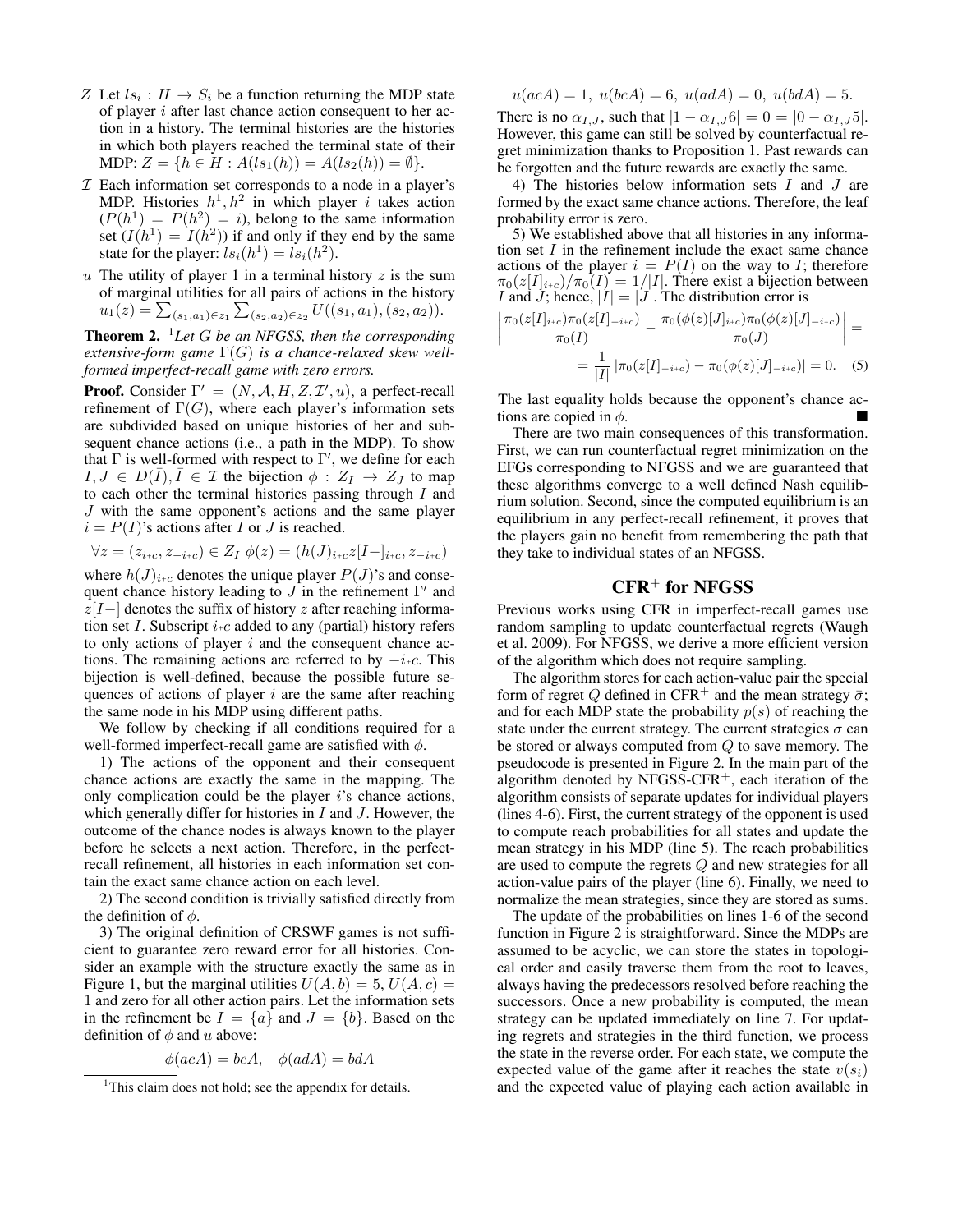#### NFGSS-CFR<sup>+</sup>

1: ∀ $i \in N$   $\sigma_i$  := uniform strategy 2:  $\forall i \in N \ Q_i := 0, \bar{\sigma}_i = 0$ 3: for iteration  $t \in (1, 2, ...)$  do 4: for  $i \in N$  do 5: UpdateStateProbabilitiesMeanStrategies(−i, t) 6: UpdateActionRegretsCurStrategies(i) 7:  $\forall i \in N$  Normalize $(\bar{\sigma}_i)$ UpdateStateProbabilitiesMeanStrategies $(i, t)$ 1:  $\forall s_i \in S_i \ p(s_i) = 0$ 2:  $p(s_i^0) := 1$ 3: for  $s_i \in S_i$  in topological order do 4: for  $a_i \in A(s_i)$  do 5: for  $s' \in T(s_i, a_i)$  do 6:  $p(s') = p(s_i)\sigma(s_i, a_i)T(s_i, a_i, s')$ 7:  $\overline{\sigma}_i(s_i, a_i) \rightarrow = tp(s_i)\sigma_i(s_i, a_i)$ UpdateActionRegretsCurStrategies(i) 1:  $\forall s_i \in S_i \ v(s_i) = 0$ 2: for  $s_i \in S_i$  in reverse topological order do 3: for  $a_i \in A(s_i)$  do 4:  $v(a_i) := 0$ 5: for  $s' \in T(s_i, a_i)$  do 6:  $v(a_i) = T(s_i, a_i, s')v(s')$ 7: for  $s_{-i}, a_{-i} \in S_{-i} \times A_{-i}$  do 8:  $v(a_i)$  + =  $p(s_{-i})\sigma(s_{-i}, a_{-i})U_i(s_i, a_i, s_{-i}, a_{-i})$ 9:  $v(s_i)$  +=  $\sigma(s_i, a_i)v(a_i)$ 10: for  $a_i \in A(s_i)$  do 11:  $Q(s_i, a_i) := \max(0, Q(s_i, a_i) + v(a_i) - v(s_i))$ 

12:  $\sigma_i(s_i) := \text{RegretMatching}(Q(s_i))$ 

Figure 2: Adaptation of  $CFR<sup>+</sup>$  for NFGSS

the state (lines 4-9). The value of the action is the sum of the expected value of the successors (lines 5-6) and the marginal utility of executing the action, with respect to the probabilities that the opponent executes her actions (lines 7-8). We implement this step efficiently using sparse representation of U. The expected value of the state is the sum of the expected values of executing individual actions weighted by their probability in the current strategy (line 9). The regrets are updated as prescribed by  $CFR<sup>+</sup>$  (lines 10-11) and the new strategy is computed by regret matching (Equation 2).

Proposition 3. *The NFGSS-CFR*<sup>+</sup> *algorithm converges to an -Nash equilibrium of the game after*

$$
T \le \max_{i \in N} \frac{\Delta^2 |S_i|^2 |A_i|}{\epsilon^2}
$$

*iterations, where*  $\Delta$  *is the overall range of (not marginal) utility values in the game.*

This proposition holds for CFR (and therefore also  $CFR<sup>+</sup>$ ) in CRSWF extensive-form games with zero error terms (Lanctot et al. 2012). We only have to show that  $NFGSS-CFR<sup>+</sup>$  performs exactly the same updates as it would perform in the equivalent EFG defined above. Focus on a specific information set  $I$  in iteration  $t$  and assume all updates in previous iterations were equivalent. On itera-



Figure 3: Evaluation domain schemas.

tion  $t$ , the current strategy is the same and therefore, the values  $v(a_i)$  and  $v(s_i)$  computed on lines 3-9 of the algorithm represent the same counterfactual values as the values computed on the equivalent EFG based on Equation 1. Since the update is defined only in terms of counterfactual values and the current strategy (in case of mean strategy), all updates are exactly the same.

### Experimental Evaluation

Transit game (TG) is the game used for evaluation in (Bosansky et al. 2015). For fair comparison, we have implemented  $CFR<sup>+</sup>$  within their publicly available code base. The game is a search game in Euclidean space discretized as an eight-connected rectangular grid, such as in Figure 3a. The evader attempts to cross this grid from left to right without meeting the patroller. Each move incurs a small penalty (0.02) to the evader. The patroller starts in his base marked in grey and moves on the graph along the edges (or stays at its current node) for  $d$  time steps. If he is not back at the base at the end of the game, he suffers a penalty (20). The movement of each player fails with probability 0.1, which causes the player to stay at its previous position. Every time the players meet, the evader looses one point of utility to the patroller. The authors in (Bosansky et al. 2015) approximate this game as zero-sum; hence, all the penalties suffered by one player are considered to be gains of the other player. In the evaluation below, we consider the transit game of size  $w$ to be played on  $w \times 2w$  grid for  $d = 2w + 4$  time steps.

Ticket inspection game (IG) is based on (Jiang et al. 2013). It models scheduling a three hours long shift of ticket inspectors on a single train line. Jiang at al. use real world data from the LA metro system and schedule for multiple patrols. We consider a single patrol and generate synthetic data to create problem instances of varying size. The data include (1) the train schedules, which are in both directions generated non-uniformly, starting with approximately 5 times longer intervals at the beginning of the shift than in the peak time close to the end of hour two of the shift; (2) the passenger trips defined by the number of passengers that take each train between each pair of stations generated pseudorandomly based on non-uniform station popularity values; and (3) the time intervals in which a train reaches a following station. The patrol starts in the middle of the line. In a station, the patrol can take the next train in either direction or check the tickets of the passengers in the station for 15 minutes. On a train, she can either check the tickets of the passengers on the train until the next stop, or exit the train. The patrol checks 5 passengers per minute and the passengers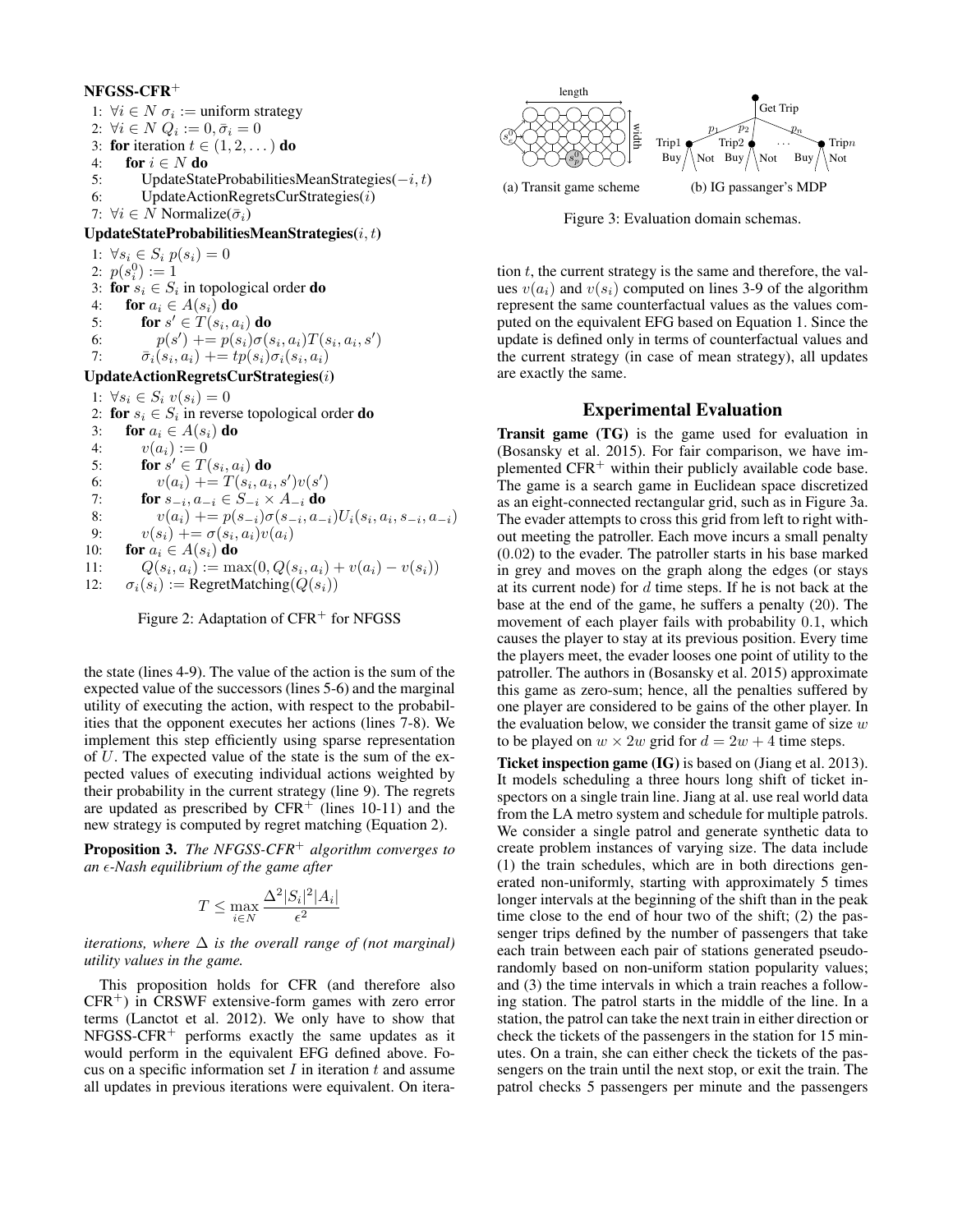are assumed to be present in the stations 3 minutes before their train departs and 3 minutes after it arrives. Because of unexpected delays, the patrol can with probability 0.1 miss the train it intended to take and stay at the station, or fail to exit the train at the intended station and stay in the train until the next one. The game has originally been modelled as a Bayesian game with passengers taking the same trip as types, but it can be also seen as NFGSS. Instead of types, we model the passengers' strategy by the MDP in Figure 3b. The MDP starts with a dummy action with one outcome for each trip, occurring with the probability that a random passenger takes the trip. In each of these outcomes, the passenger chooses an action representing either buying a ticket or not buying a ticket. The MDP of the patroller starts with a dummy action of collecting the fare money, which gives him a reward of \$1.50 for each passenger that buys a ticket. Afterwards, the MDP describes her movement on the line and the patrol gets a reward of \$100 for each checked passenger which did not buy a ticket. The game is zero-sum, with the patrol maximizing its revenue per passenger and each passenger type minimizing its cost. The ticket inspection game of size s has s stations, s trains in each direction and approximately s thousand passengers.

#### Results

We compare the run time of the proposed NFGSS-CFR<sup>+</sup> algorithm to the full compact strategy LP formulation and the double oracle (DO) algorithms proposed in (Bosansky et al. 2015). Since  $CFR<sup>+</sup>$  is generally used as an approximative algorithm, we compare the run time of the algorithms with various target precision: 0.1, 0.01 and 0.001 in absolute utility value. For solving LPs, we used IBM CPLEX 12.51. The simplex algorithm is substantially faster than the barrier method on large instances of these problems, so we use simplex. The precision of CPLEX is by default set to  $10^{-6}$ . Setting it to a higher value increased the run time, most likely because of "Harris' method"-like feasibility bounds shifts. The limit on these shifts is also controlled by the precision parameter. When these shifts are eventually removed, the solution is in a substantially more infeasible state, which is harder to correct and the correction has a larger negative effect on optimality (Klotz and Newman 2013). Therefore, we evaluate only the default setting. The results presented in Figures 4(a,c) are means of 10 runs with small a variance and Figures 4(b,d) are each a single representative run.

The precision of 0.01 in the transit game is half the penalty the evader pays for each move. We compute the utility in IG in cents; hence, the error of 0.01 per passenger means a loss of \$3 of overall revenue in the largest game with 30 thousand passengers. Since the models are always an approximation of the real world problems, we consider error of 0.1 to be perfectly acceptable and the error smaller than 0.01 irrelevant from the domain perspective.

Figure 4a presents the computation times required by the algorithms to reach the given precision in TG. This domain is suitable for the double oracle algorithm; hence, in games of all evaluated sizes, DO outperforms LP for any precision. LP was not able to solve the larger games within 30 hours. For precision of 0.1 and 0.01,  $CFR<sup>+</sup>$  clearly outperforms DO



Figure 4: Computation times and convergence curves for Transit (a,b) and Ticket inspection (c,d) games. CFR+(cur) is the current strategy of  $CFR<sup>+</sup>$ .

for all game sizes by up to factor of 5 (note the log scale). For the largest game with width 12 (5041 and 6118 states in the MDPs),  $CFR<sup>+</sup>$  finds the solution with precision 0.01 in 119 minutes, while for DO, it takes almost 10 hours. Two hours are enough for DO to reach precision of 0.01 in game of size 8 with 1729 and 2036 MDP states. For very high precision, DO already outperforms  $CFR<sup>+</sup>$  on the smallest game instance. Figure 4b presents the progress of the convergence in time on a log-log plot. Besides  $CFR<sup>+</sup>$  and DO, we present also the adaptation of standard CFR to NFGSS analogous to the presented adaptation of  $CFR<sup>+</sup>$ , and the performance of the current strategy of  $CFR<sup>+</sup>$ . The current strategy has no formal guarantees, but has been observed to converge to an equilibrium in some poker games. We can see that the mean strategy of  $CFR$ <sup>+</sup> converges the fastest, but the current strategy also converges, which allows reducing the memory requirements of the algorithm by not storing of the average strategy. DO initially converges slowly, but eventually starts converging very quickly, which allows it to reach higher precisions before CFR<sup>+</sup>.

We present the exact same experiments for the ticket inspection game in Figures 4c and 4d. The LP formulation of the game always outperforms DO. With the exception of the smallest game,  $CFR<sup>+</sup>$  reaches precision of 0.1 and 0.01 before the LP finishes. In the largest game (4699 and 15362 MDP states),  $CFR<sup>+</sup>$  reaches the precision of 0.01 after 74 minutes, while the LP requires almost 226 minutes. Even in this domain,  $CFR<sup>+</sup>$  converges faster than CFR. The current strategy converges even faster than the average strategy.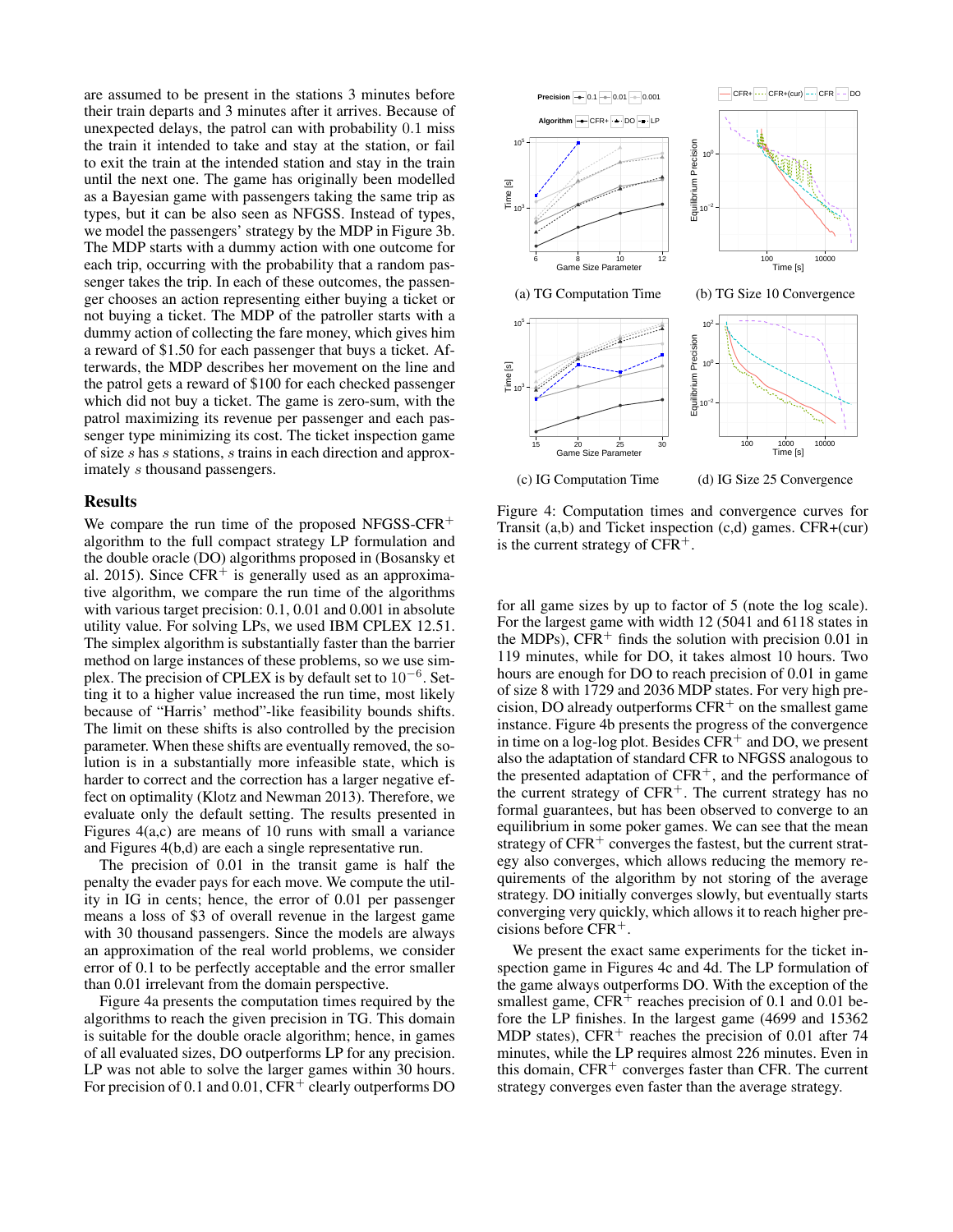## **Conclusions**

We study an abstract class of games called NFGSS, suitable for modelling a variety of real world security problems. We transfer several key poker research results to this class. We extend the previously studied notion of well-formed imperfect-recall games and show that after this extension, it can model any game from NFGSS. We propose an adaptation of  $CFR<sup>+</sup>$  for this class and provide a formal guarantee that it converges to a Nash equilibrium. We empirically show that with a small loss of precision, it allows solving larger problem instances with up to five times less computation time than the currently used approaches. With  $CFR^+$ , we can solve the game models more frequently (e.g., if they are not entirely static) or solve substantially larger game instances in the same time as with standard methods.

This paper opens two natural directions of future research. First, since incremental game generation in double oracle algorithms is, to a large extent, orthogonal to the actual equilibrium solving algorithm, combining it with  $CFR<sup>+</sup>$  might lead to an additional speedup. Second, the link we established between NFGSS and CRSWF games can help to further extend these classes of games to allow modelling more complex interactions between players' strategies.

#### Acknowledgments

We thank Branislav Bosansky for providing the source codes and support for the LP based methods. This research was supported by Alberta Innovates Technology Futures through the Alberta Innovates Centre for Machine Learning and Reinforcement Learning and AI Lab, and used the computing resources of Compute Canada and Calcul Quebec.

#### References

Bosansky, B.; Jiang, A. X.; Tambe, M.; and Kiekintveld, C. 2015. Combining compact representation and incremental generation in large games with sequential strategies. In *Twenty-Ninth AAAI Conference on Artificial Intelligence*.

Bowling, M.; Burch, N.; Johanson, M.; and Tammelin, O. 2015. Heads-up limit holdem poker is solved. *Science* 347(6218):145–149.

Durkota, K.; Lisy, V.; Bosansky, B.; and Kiekintveld, C. 2015. Optimal network security hardening using attack graph games. In *Proceedings of the Twenty-Fourth International Joint Conference on Artificial Intelligence (IJCAI 2015)*, 526–532.

Fang, F.; Stone, P.; and Tambe, M. 2015. Defender strategies in domains involving frequent adversary interaction. In *Proceedings of the 2015 International Conference on Autonomous Agents and Multiagent Systems*, AAMAS '15, 1663–1664. Richland, SC: International Foundation for Autonomous Agents and Multiagent Systems.

Jain, M.; Korzhyk, D.; Vaněk, O.; Conitzer, V.; Pěchouček, M.; and Tambe, M. 2011. A double oracle algorithm for zero-sum security games on graphs. In *The 10th International Conference on Autonomous Agents and Multiagent Systems-Volume 1*, 327–334. International Foundation for Autonomous Agents and Multiagent Systems.

Jiang, A. X.; Yin, Z.; Zhang, C.; Tambe, M.; and Kraus, S. 2013. Game-theoretic randomization for security patrolling with dynamic execution uncertainty. In *Proceedings of the 2013 International Conference on Autonomous Agents and Multi-agent Systems*, AAMAS '13, 207–214. Richland, SC: International Foundation for Autonomous Agents and Multiagent Systems.

Klotz, E., and Newman, A. M. 2013. Practical guidelines for solving difficult linear programs. *Surveys in Operations Research and Management Science* 18(12):1 – 17.

Koller, D., and Megiddo, N. 1992. The complexity of twoperson zero-sum games in extensive form. *Games and Economic Behavior* 4(4):528 – 552.

Kroer, C., and Sandholm, T. 2014. Extensive-form game imperfect-recall abstractions with bounds. *arXiv preprint arXiv:1409.3302*.

Lanctot, M.; Gibson, R.; Burch, N.; Zinkevich, M.; and Bowling, M. 2012. No-regret learning in extensive-form games with imperfect recall. In Langford, J., and Pineau, J., eds., *Proceedings of the 29th International Conference on Machine Learning (ICML-12)*, ICML '12, 65–72. New York, NY, USA: Omnipress.

Pita, J.; Jain, M.; Marecki, J.; Ordóñez, F.; Portway, C.; Tambe, M.; Western, C.; Paruchuri, P.; and Kraus, S. 2008. Deployed armor protection: the application of a game theoretic model for security at the los angeles international airport. In *Proceedings of the 7th international joint conference on Autonomous agents and multiagent systems: industrial track*, 125–132. International Foundation for Autonomous Agents and Multiagent Systems.

Tammelin, O.; Burch, N.; Johanson, M.; and Bowling, M. 2015. Solving heads-up limit texas hold'em. In *Proceedings of the 24th International Joint Conference on Artificial Intelligence*.

Tsai, J.; Rathi, S.; Kiekintveld, C.; Ordóñez, F.; and Tambe, M. 2009. IRIS - A Tool for Strategic Security Allocation in Transportation Networks Categories and Subject Descriptors. In *Proc. of the 8th Int. Conf. on Autonomous Agents and Multiagent Systems*, 37–44.

Waugh, K.; Zinkevich, M.; Johanson, M.; Kan, M.; Schnizlein, D.; and Bowling, M. 2009. A practical use of imperfect recall. In *Proceedings of the 8th Symposium on Abstraction, Reformulation and Approximation (SARA)*, 175–182.

Wichardt, P. C. 2008. Existence of nash equilibria in finite extensive form games with imperfect recall: A counterexample. *Games and Economic Behavior* 63(1):366–369.

Yin, Z.; Jiang, A. X.; Johnson, M. P.; Tambe, M.; Kiekintveld, C.; Leyton-Brown, K.; Sandholm, T.; and Sullivan, J. P. 2012. TRUSTS: Scheduling Randomized Patrols for Fare Inspection in Transit Systems. In *Proceedings of 24th Conference on Innovative Applications of Artificial Intelligence (IAAI)*.

Zinkevich, M.; Johanson, M.; Bowling, M.; and Piccione, C. 2008. Regret minimization in games with incomplete information. In *Advances in Neural Information Processing Systems 20 (NIPS 2007)*, 1729–1736.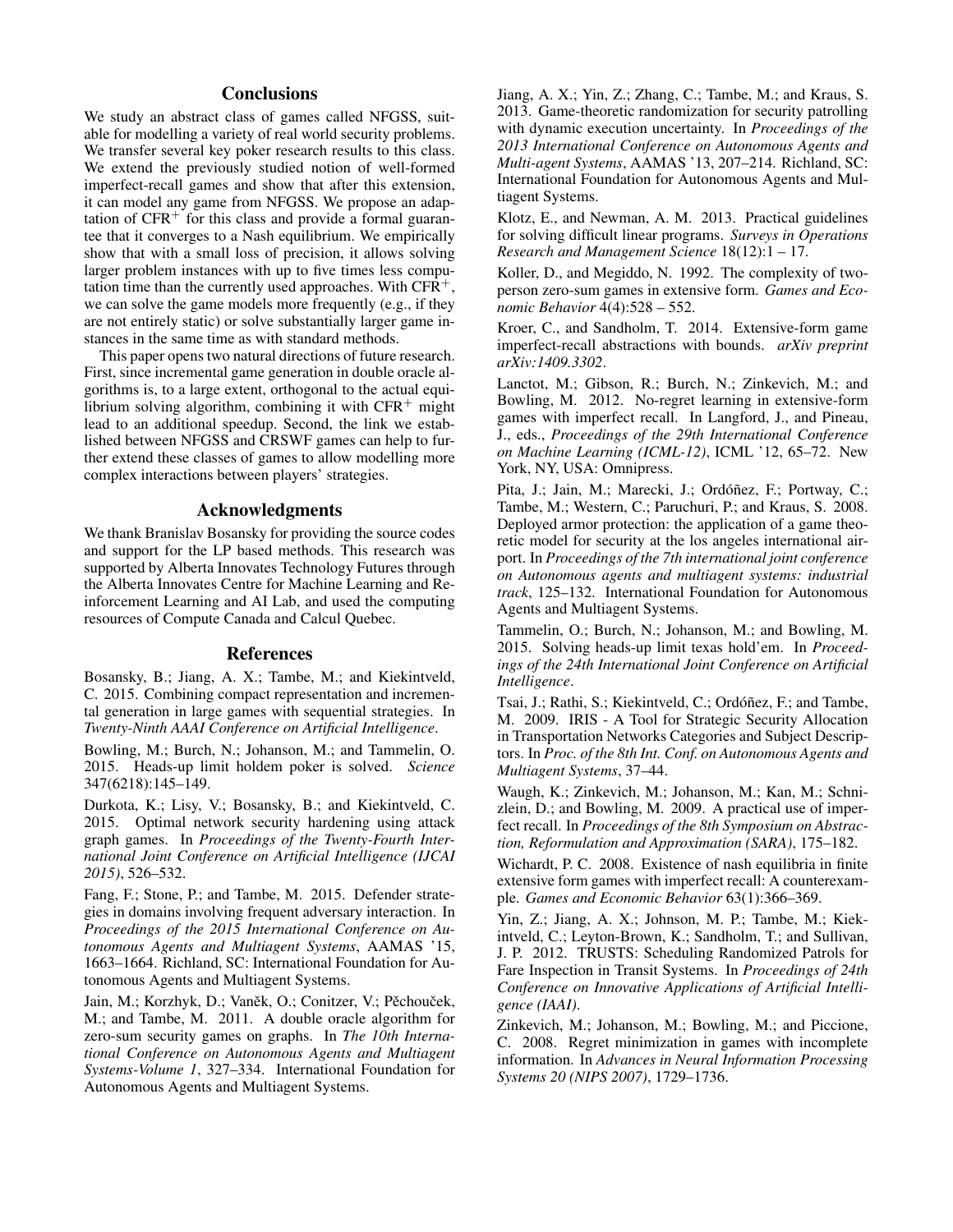### Proof of Proposition 1

Proposition 1 from (Kroer and Sandholm 2014) says that for any CRSWF game Γ, its refinement Γ', strategy profile  $\sigma$  and information set  $\bar{I}$  in  $\bar{I}$  such that player i has bounded regret  $r(\bar{I}, a)$  for all  $a \in A(\bar{I})$ , the regret  $r(I, a')$  at any information set  $I \in D(\overline{I})$  and action  $a' \in A_I$  is bounded by

$$
r(I, a') \leq \max_{J \in D(\overline{I})} \alpha_{I,J} r(\overline{I}, a') + 2 \sum_{h \in I} \frac{\pi^{\sigma}(h)}{\pi^{\sigma}(I)} \left(\epsilon_{I,J}^{0}(h) + \epsilon_{I,J}^{R}(h)\right) + \epsilon_{I,J}^{D}
$$
(6)

Let Γ be a CRSWF game with perfect recall refinement Γ'. Let  $\bar{I} \in \mathcal{I}$  be an information set in the CRSWF game. We define a modified game  $\Gamma_{\bar{I}}$  by substituting a new utility function  $u^{\bar{I}}$  for the utility function u of  $\Gamma$ .  $u^{\bar{I}}$  is defined such that

$$
u_i^{\bar{I}}(z) = \begin{cases} u_i(z) & \text{if } z \notin Z_{\bar{I}} \\ u_i(z) - \beta_I & \text{if } z \in Z_I \text{ where } I \in \mathcal{P}(\bar{I}) \end{cases}
$$
(7)

Note that  $u^{\bar{I}}$  is well-defined: if  $z \in Z_{\bar{I}}$ , then there is some unique  $I \in \mathcal{P}(\bar{I})$  such that  $z[\bar{I}] \in I$ . Because  $\Gamma$  is CRSWF and the CRSWF conditions are not dependent on the utility structure of the game,  $\Gamma_{\bar{I}}$  is also CRSWF. Let  $\Gamma'_{\bar{I}}$  be the perfect recall refinement of  $\Gamma_{\bar{I}}$ . Fix  $\sigma$  to be a strategy profile for  $\Gamma$  (and thus also for  $\Gamma_{\bar{I}}$ ). Let  $a \in A(\bar{I})$  be any action. Then we can use Proposition 1 from Kroer and Sandholm to bound the regret of  $a'$  in  $\Gamma'_{\bar{I}}$ :

$$
r_{\bar{I}}(I, a') \leq \max_{J \in \mathcal{P}(\bar{I})} \alpha_{I,J} r_{\bar{I}}(\bar{I}, a') + 2 \sum_{h \in I} \frac{\pi^{\sigma}(h)}{\pi^{\sigma}(I)} \left( \epsilon_{I,J}^{0}(h) + \epsilon_{I,J}^{R, \bar{I}}(h) \right) + \epsilon_{I,J}^{D}
$$
(8)

In this equation  $r_{\bar{I}}(I, a')$  and  $r_{\bar{I}}(\bar{I}, a')$  use the utility structure of  $\Gamma_{\bar{I}}$ , as does the reward error  $\epsilon_{I, J}^{R, \bar{I}}(h)$ . The other terms are independent of utility and thus also apply to  $\Gamma$ . Let  $Z_h = \{z \in Z \mid h \sqsubseteq z\}$  be the set of terminal histories which can be reached from h. We now show that regret in  $\Gamma_{\bar{I}}$  is the same as in  $\Gamma$ .

$$
r_{\overline{I}}(\overline{I},a) = \sum_{h\in\overline{I}} \frac{\pi^{\sigma}(h)}{\pi^{\sigma}(\overline{I})} \sum_{z\in Z_{(ha)}} \pi^{\sigma}(ha,z) u_{i}^{\overline{I}}(z) - \sum_{h\in\overline{I}} \frac{\pi^{\sigma}(h)}{\pi^{\sigma}(\overline{I})} \sum_{a'\in A(I)} \pi^{\sigma}(\overline{I},a') \sum_{z\in Z_{(ha')}} \pi^{\sigma}(ha',z) u_{i}^{\overline{I}}(z)
$$
  
\n
$$
= \sum_{I\in\mathcal{P}(I)} \sum_{h\in\overline{I}} \frac{\pi^{\sigma}(h)}{\pi^{\sigma}(\overline{I})} \left( \sum_{z\in Z_{(ha)}} \pi^{\sigma}(ha,z) u_{i}^{\overline{I}}(z) - \sum_{a'\in A(I)} \pi^{\sigma}(\overline{I},a') \sum_{z\in Z_{(ha')}} \pi^{\sigma}(ha',z) u_{i}^{\overline{I}}(z) \right)
$$
  
\n
$$
= \sum_{I\in\mathcal{P}(I)} \sum_{h\in\overline{I}} \frac{\pi^{\sigma}(h)}{\pi^{\sigma}(\overline{I})} \left( \sum_{z\in Z_{(ha)}} \pi^{\sigma}(ha,z) (u_{i}(z) - \beta_{I}) - \sum_{a'\in A(I)} \pi^{\sigma}(\overline{I},a') \sum_{z\in Z_{(ha')}} \pi^{\sigma}(ha',z) (u_{i}(z) - \beta_{I}) \right)
$$
  
\n
$$
= \sum_{I\in\mathcal{P}(I)} \sum_{h\in\overline{I}} \frac{\pi^{\sigma}(h)}{\pi^{\sigma}(\overline{I})} \left( \sum_{z\in Z_{(ha)}} \pi^{\sigma}(ha,z) u_{i}(z) - \sum_{a'\in A(I)} \pi^{\sigma}(\overline{I},a') \sum_{z\in Z_{(ha')}} \pi^{\sigma}(ha',z) u_{i}(z) - \beta_{I} \right)
$$
  
\n
$$
- \beta_{I} \left( \sum_{z\in Z_{(ha)}} \pi^{\sigma}(ha,z) u_{i}(z) - \sum_{a'\in A(I)} \pi^{\sigma}(\overline{I},a') \sum_{z\in Z_{(ha')}} \pi^{\sigma}(ha',z) u_{i}(z) \right) = r(\overline{I},a)
$$

Where  $r(\bar{I}, a)$  is the regret of action a with strategy  $\sigma$  at  $\bar{I}$  in  $\Gamma$ . A similar proof shows that  $r_{\bar{I}}(I, a) = r(I, a)$  for each  $I \in \mathcal{P}(\overline{I})$ . Combining these facts with (6) lets us bound the regret in  $\Gamma'$ .

$$
r(I, a) = r_{\bar{I}}(I, a) \le \max_{J \in \mathcal{P}(\bar{I})} \alpha_{I,J} r_{\bar{I}}(\bar{I}, a) + 2 \sum_{h \in I} \frac{\pi^{\sigma}(h)}{\pi^{\sigma}(I)} \left(\epsilon_{I,J}^{0}(h) + \epsilon_{I,J}^{R, \bar{I}}(h)\right) + \epsilon_{I,J}^{D}
$$

$$
= \max_{J \in \mathcal{P}(\bar{I})} \alpha_{I,J} r(\bar{I}, a) + 2 \sum_{h \in I} \frac{\pi^{\sigma}(h)}{\pi^{\sigma}(I)} \left(\epsilon_{I,J}^{0}(h) + \epsilon_{I,J}^{R, \bar{I}}(h)\right) + \epsilon_{I,J}^{D}
$$

And here  $\epsilon_{I,J}^{R,\bar{I}}(h)$  is defined as a function of terminal reward errors  $\epsilon_{I,J}^{R,\bar{I}}(z)$  such that

$$
\epsilon_{I,J}^{R,\bar{I}}(z) \geq |u_i^{\bar{I}}(z) - \alpha_{I,J} u_i^{\bar{I}}(\phi(z))| = |(u_i(z) - \beta_I) - \alpha_{I,J}(u_i(\phi(z)) - \beta_J)|.
$$

So we have shown that Proposition 1 still applies in  $\Gamma'$  when we shift the utility of each information set before defining the reward error.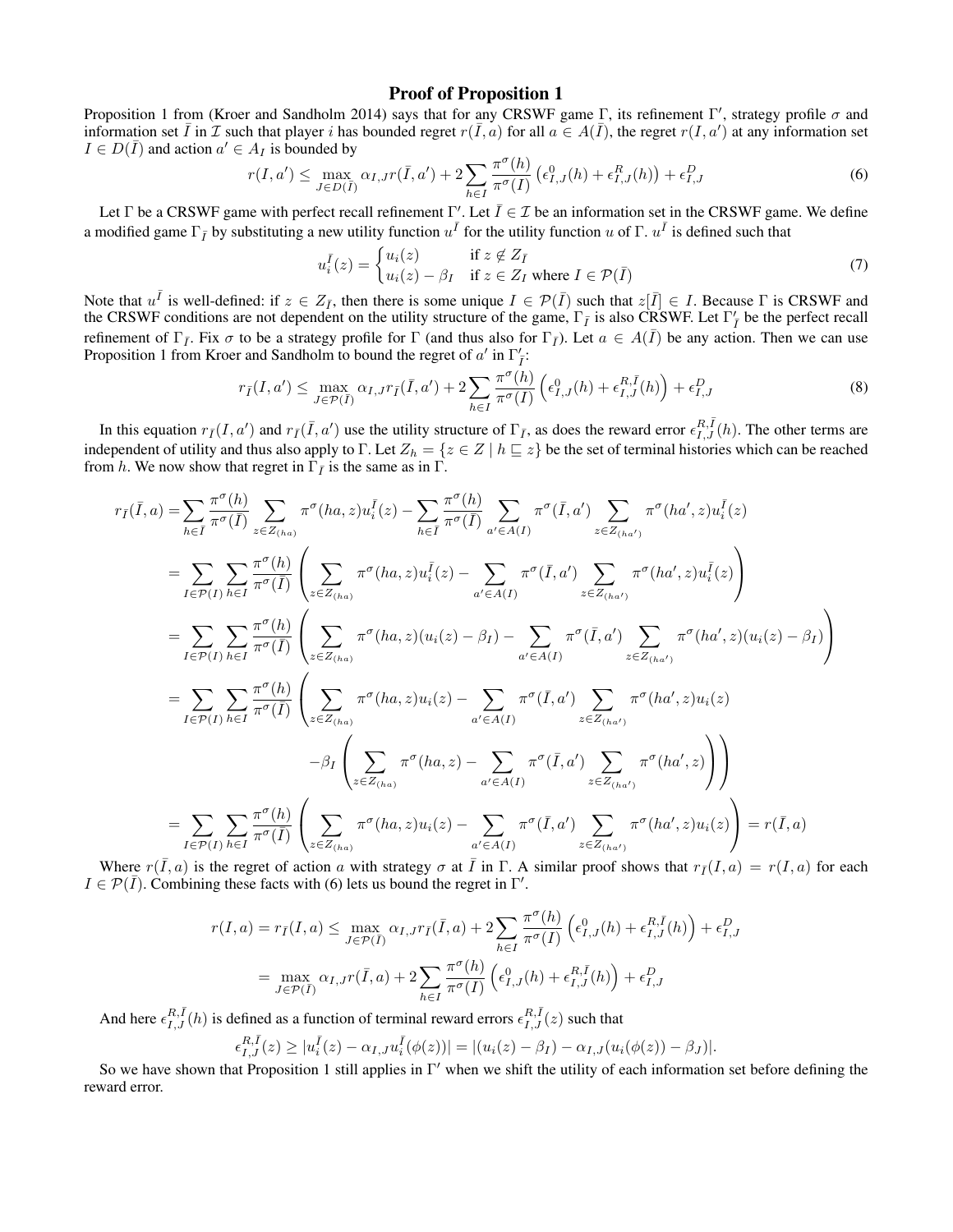# Mistake in Theorem 2

Theorem 2 in the paper is unfortunately wrong. The proposed extension of CRSWF games is not sufficient to include all NFGSS. The mistake in the proof is in reward error. The rewards realized after an information set may depend on a (possibly forgotten) decision before the information set, which was overlooked in the proof. A simple counterexample is the game from Figure 1 with marginal utility  $U(A,a)=2$  and all other utilities identical. However, CFR<sup>+</sup> is still guaranteed to converge in NFGSS and we present an alternative proof below.

## Convergence of CFR<sup>+</sup> in NFGSS

Consider an imperfect recall EFG constructed from an NFGSS as outlined in the paper. In this proof, we will show that when  $CFR<sup>+</sup>$  is used to select strategies in the imperfect recall game, the average regret of these strategies converges to 0 in the perfect recall refinement. As a result,  $CFR<sup>+</sup>$  safely converges to a Nash equilibrium in the perfect recall refinement.

The general strategy of this proof is to show that a player's utility at an information set can be decomposed into utility generated by actions leading to the information set and utility generated by actions taken after the information set, with the former cancelling out in the counterfactual regret calculation. This in turn means that information sets which are distinct in the perfect recall refinement but combined in the imperfect recall game must have proportional regrets, as they differ only in the actions leading to the information set. Regret in the imperfect recall game is the sum of regrets in the perfect recall refinement, so when imperfect recall regret is minimized, each of the perfect recall regrets must be proportionately minimized.

For any history h in the EFG, we can decompose it into partial histories as  $h = (h_1, h_2)$  where each  $h_i$  contains only actions of player i and the chance actions from the MDP of player i. Note that we further use only index i, but for the rest of this appendix, we always mean  $i<sub>+</sub>c$  with partial histories. In a perfect recall game a player cannot forget any of his previous actions (or the corresponding chance events, which are immediately observed in the MDP), so if there are  $h, h' \in I$  for a perfect recall information set I where  $P(I) = i$ , then it must be the case that  $h_i = h'_i$ . Thus for any perfect recall information set I where  $P(I) = i$ , each history in I contains a unique partial history for player i, which we denote  $h_i^I$ .

For any terminal history z, recall z[I] is the unique  $h \in I$  such that  $h \subseteq z$  and  $z[I]$  to be the suffix of z after  $z[I]$  (so  $z = z[I]z[I-]$ ). We extend these definitions to player partial histories: we decompose  $z = (z_1, z_2)$ , and when  $P(I) = i$  we define  $z_i[I]$  to be the unique partial history  $h_i$  such that  $h_i \sqsubseteq z_i$ ; and  $h_i \in h$  for some  $h \in I$ , and define  $z_i[I]$  to be the suffix of  $z_i$  after  $z_i[I]$ .

We can also decompose the the utility of a terminal history. If  $z \in Z$ ,  $P(I) = i$  and we decompose z as  $z =$  $(z_i[I]z_i[I-], z_{-i})$ , then by the properties of the NFGSS

$$
u(z) = u(z_i, z_{-i})
$$
\n<sup>(9)</sup>

$$
= \sum_{(s_i, a_i) \in z_i} \sum_{(s_{-i}, a_{-i}) \in z_{-i}} U((s_i, a_i), (s_{-i}, a_{-i})) \tag{10}
$$

$$
= \sum_{(s_i, a_i) \in z_i[I]} \sum_{(s_{-i}, a_{-i}) \in z_{-i}} U((s_i, a_i), (s_{-i}, a_{-i})) + \sum_{(s_i, a_i) \in z_i[I-]} \sum_{(s_{-i}, a_{-i}) \in z_{-i}} U((s_i, a_i), (s_{-i}, a_{-i})) \tag{11}
$$

To reflect this property, we overload the u function and write  $u(z_i, z_{-i}) = u(z_i[I], z_{-i}) + u(z_i[I-], z_{-i}).$ 

Define  $\pi_{ci}(h)$  to be the contribution to  $\pi(h)$  only from the chance nodes that follow actions of player i (chance events from the MDP of player i). Thus  $\pi(h) = \pi_i(h)\pi_{ci}(h)\pi_{-i+c}(h)$ . We are now ready to show that regrets in the perfect recall refinement are proportional:

**Lemma 4.** Let  $\bar{I}$  be an information set in an EFG corresponding to a NFGSS, and let  $I, J \in D(\bar{I})$  be information sets in the *perfect recall refinement of I. Then for any fixed strategy profile in the imperfect recall game, the counterfactual regrets are proportional in* I *and* J*:*

$$
r(I,a) = \frac{\pi_{ci}(h_i^I)}{\pi_{ci}(h_i^J)} r(J,a)
$$
\n
$$
(12)
$$

*Proof.* Define  $Z_i$  to be the set of partial histories for player i that occur in any terminal history:  $Z_i = \{h_i : (\exists h_{-i})(h_i, h_{-i}) \in$  $Z$ . We have already defined  $Z_I$  to be the set of terminal histories which can be reached from I; we can extend this definition to player partial histories as  $Z_I^i = \{z_i: (\exists z_{-i} \in Z_{-i}) ((z_i, z_{-i}) \in Z \land (\exists h \in I) h \sqsubseteq (z_i, z_{-i}))\}$  where  $i = P(I)$ . Because each player never observes the actions of the other player, there is a clear bijection between  $Z_I$  and  $Z_I^i \times Z_{-i}$ .

Because I is from a perfect recall abstraction,  $z_i[I] = h_i^I$  for any  $z_i \in Z_I^i$ , and thus we can decompose  $z_i \in Z_I^i$  as  $z_i = h_i^I z_i[I-]$ . We define a bijection  $\phi: Z_I^i \to Z_J^i$  as  $\phi(z_i) = h_i^J z_i[I-]$ . We know  $\phi(z_i) \in Z_J$  because  $\overline{I}$  corresponds to an MDP state for player  $i$  in the NFGSS, and thus the same series of actions must be possible from both  $I$  and  $J$ . The function is clearly a bijection because it can be inverted by reversing the role of I and J.

<sup>&</sup>lt;sup>2</sup>We know  $z[I]$  and  $z_i[I]$  are unique because the EFG is not absent-minded; no prefix of a history can be in the same information set as the history.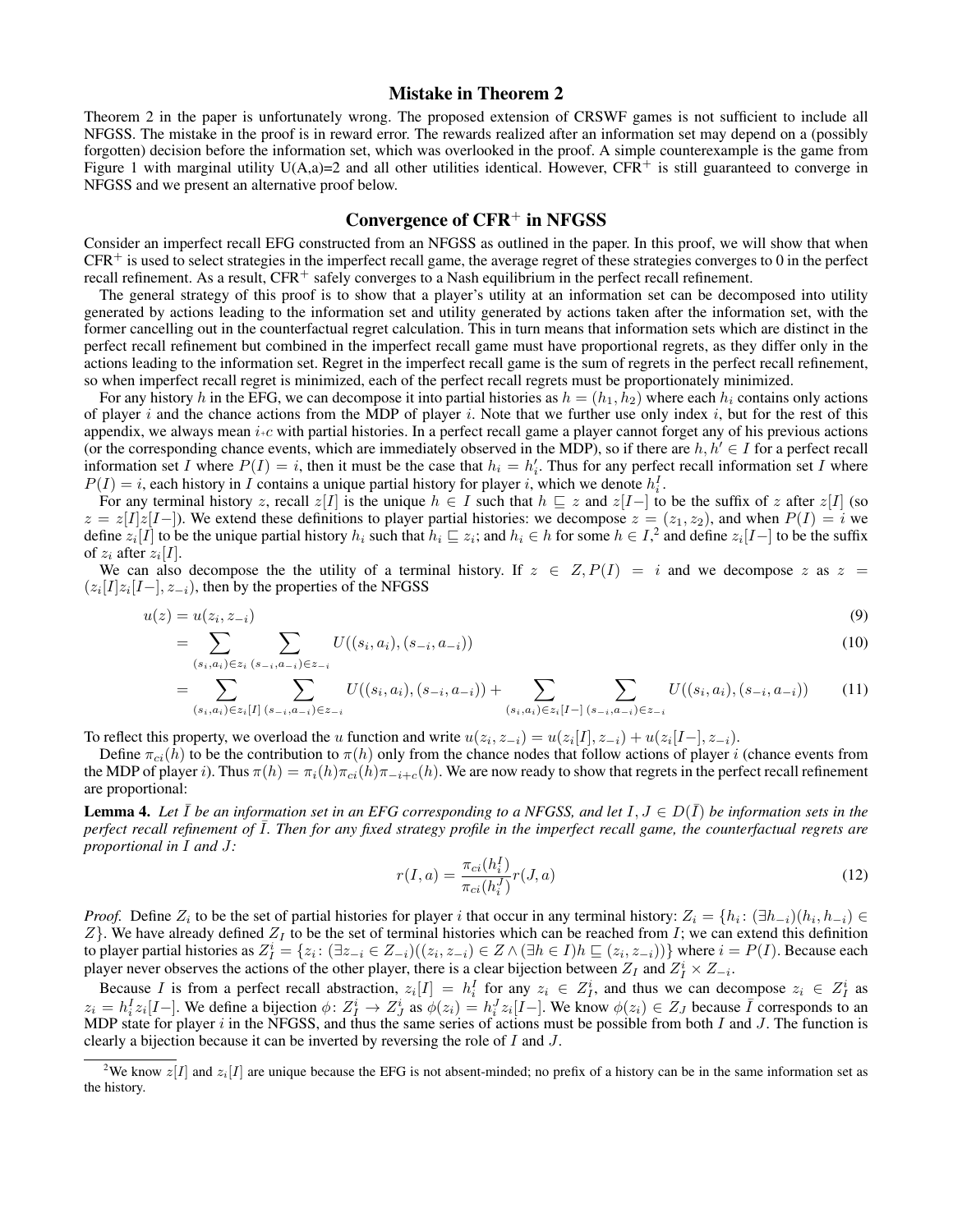We now analyze the counterfactual regret in *.* 

$$
r_i(I, a) = \sum_{z \in Z_I} \pi_{-i}(z[I])\pi(z[I]a, z)u(z) - \sum_{z \in Z_I} \pi_{-i}(z[I])\pi(z[I], z)u(z)
$$
  
= 
$$
\sum_{z \in Z_I} \pi_{-i+c}(z)\pi_{ci}(z[I]) (\pi_{i+c}(z[I]a, z) - \pi_{i+c}(z[I], z)) u(z)
$$
  
= 
$$
\sum_{z_i \in Z_I^i} \sum_{z_{-i} \in Z_{-i}} \pi_{-i+c}(z_{-i})\pi_{ci}(z_i[I]) (\pi_{i+c}(z_i[I]a, z_i) - \pi_{i+c}(z_i[I], z_i)) u(z_i, z_{-i})
$$

because there is a bijection between  $Z_I$  and  $Z_I^i \times Z_{-i}$ 

$$
= \sum_{z_i \in Z_i^i} \sum_{z_{-i} \in Z_{-i}} \pi_{-i+c}(z_{-i}) \pi_{ci}(h_i^I) \left(\pi_{i+c}(h_i^I a, z_i) - \pi_{i+c}(h_i^I, z_i)\right) \left(u(h_i^I, z_{-i}) + u(z_i[I-], z_{-i})\right)
$$
  
\n
$$
= \sum_{z_{-i} \in Z_{-i}} \pi_{-i+c}(z_{-i}) \pi_{ci}(h_i^I) u(h_i^I, z_{-i}) \left(\sum_{z_i \in Z_i^i} \pi_{i+c}(h_i^I a, z_i) - \sum_{z_i \in Z_i^i} \pi_{i+c}(h_i^I, z_i)\right)
$$
  
\n
$$
+ \sum_{z_i \in Z_i^i} \sum_{z_{-i} \in Z_{-i}} \pi_{-i+c}(z_{-i}) \pi_{ci}(h_i^I) \left(\pi_{i+c}(h_i^I a, z_i) - \pi_{i+c}(h_i^I, z_i)\right) u(z_i[I-], z_{-i})
$$
  
\n
$$
= \sum_{z_i \in Z_i^i} \sum_{z_{-i} \in Z_{-i}} \pi_{-i+c}(z_{-i}) \pi_{ci}(h_i^I) \left(\pi_{i+c}(h_i^I a, z_i) - \pi_{i+c}(h_i^I, z_i)\right) u(z_i[I-], z_{-i})
$$
  
\n
$$
= \frac{\pi_{ci}(h_i^I)}{\pi_{ci}(h_i^J)} \sum_{z_i \in Z_i^i} \sum_{z_{-i} \in Z_{-i}} \pi_{-i+c}(z_{-i}) \pi_{ci}(h_i^J) \left(\pi_{i+c}(h_i^J a, \phi(z_i)) - \pi_{i+c}(h_i^J, \phi(z_i))\right) u(\phi(z_i)[J-], z_{-i})
$$

because the sequence of actions from I to  $z_i$  is the same as the sequence of actions from J to  $\phi(z_i)$ 

$$
= \frac{\pi_{ci}(h_i^I)}{\pi_{ci}(h_i^J)} \sum_{z_i \in Z_j^i} \sum_{z_{-i} \in Z_{-i}} \pi_{-i+c}(z_{-i}) \pi_{ci}(h_i^J) \left(\pi_{i+c}(h_i^J a, z_i) - \pi_{i+c}(h_i^J, z_i)\right) u(z_i[J-], z_{-i})
$$
  
because  $\phi$  is a bijection  

$$
= \frac{\pi_{ci}(h_i^I)}{\pi_{ci}(h_i^J)} r(J, a)
$$

We have shown that the regret in each perfect recall information set is proportional to the regret in any information set that it is combined with in the imperfect recall game. Thus if we minimize the regret in any one of these information sets, we necessarily minimize regret in each of the others. All that remains to show is that minimizing regret in the imperfect recall game achieves this goal.

The *overall average regret* for player *i* of a series of strategy profiles  $\sigma^1, ..., \sigma^T$  in a perfect recall game Γ' is

$$
\frac{1}{T}R_i^T = \frac{1}{T} \max_{\sigma_i^* \in \Sigma_i} \sum_{t=1}^T \left( u_i(\sigma_i^*, \sigma_{-i}^t) - u_i(\sigma^t) \right)
$$
\n(13)

This is a measure of how much player i would have rather played a fixed strategy against the actual series of opponent strategies. **Theorem 5.** Let  $\mathcal{I}_i$  be the information sets for player i in an EFG  $\Gamma$  corresponding to an NFGSS and let  $\mathcal{I}'_i$  be the information

*sets in the corresponding perfect recall refinement* Γ 0 *. If CFR*<sup>+</sup> *is used to select a series of strategies in* Γ*, then we can bound the average regret of these strategies in* Γ 0 *for each player* i*:*

$$
\frac{1}{T}R_i^T \le \frac{\Delta_i |\mathcal{I}_i| \sqrt{|A_i|}}{\sqrt{T}}\tag{14}
$$

*Proof.* We begin by showing that counterfactual regrets in an information sets  $\bar{I}$  in the imperfect recall game are sums of counterfactual regrets over  $\tilde{D}(\bar{I})$  in the refinement, and thus we can use Lemma 4 to show that the regrets are proportional. Fix